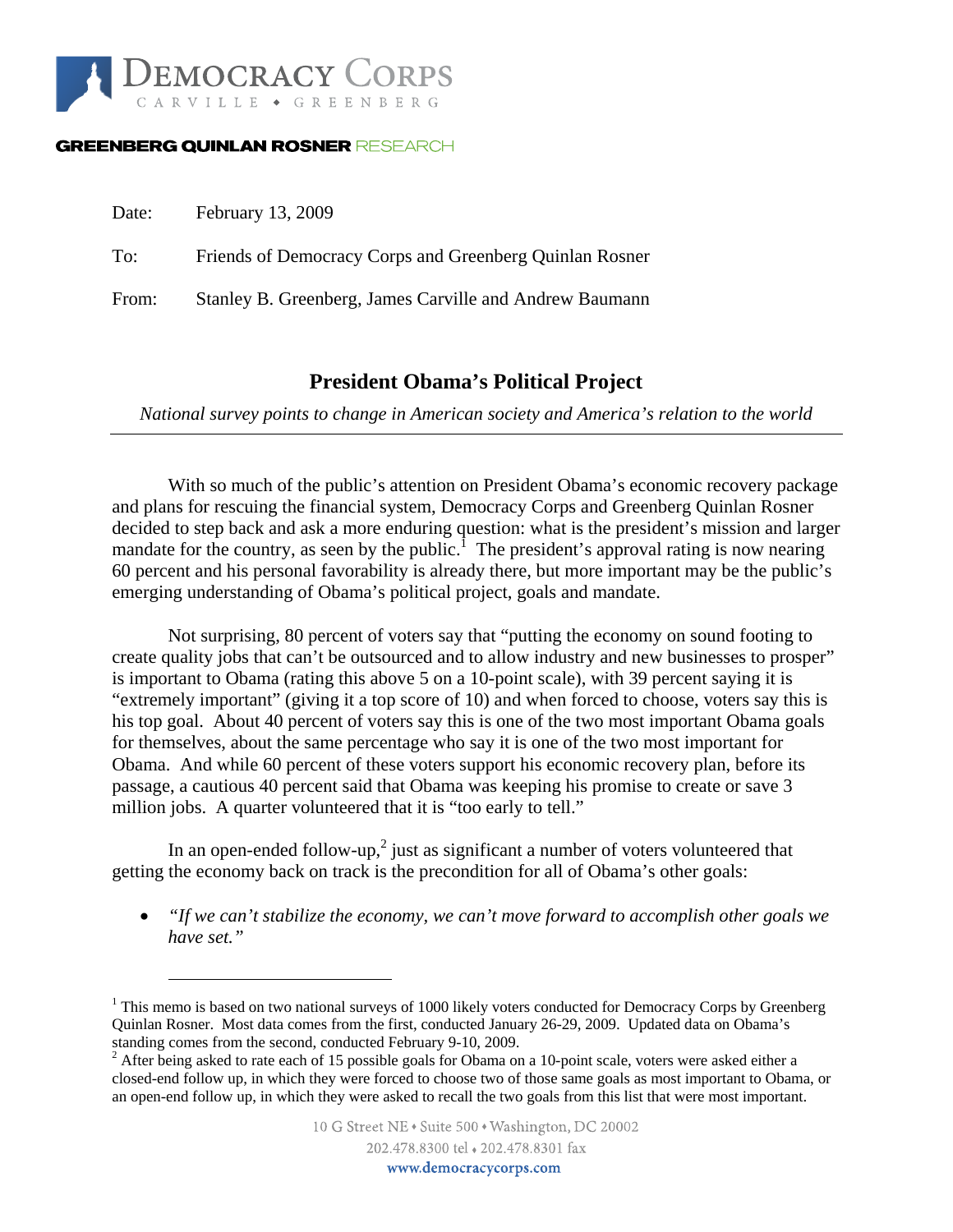• *"[Obama] has to get the economy going because nothing is possible without getting the country on a [sound] economy."* 

More surprising, given the dominance of the stimulus story, is that voters see through this to other goals – which are seen as somewhat more important to the Obama project – and thus give the presidency definition beyond the recovery. "Making sure this country works not just for the super-rich but that everyone has a chance to succeed and prosper" is seen as Obama's most important goal (82 percent rate it above 5, with 46 percent giving it a 10). Voters are looking for a new equity and movement away from an era when the "super-rich" were center-stage. Nearly as high is "restoring respect for the middle class that count on quality jobs, a secure retirement and that can see the next generation do even better." Together, these two responses are singled out as much as the economy as Obama's top goal. In the open-ended recall of Obama's top goals, voters see Obama as "restoring balance," "making everything fair," and building "a strong middle class because that will make the economy well."

For the public, at the heart of the Obama project is a turn away from greed and the superrich and toward the middle class and its values, with greater opportunity, security and rising prosperity. But again, voters are still cautious on the reality of change: 40 percent believe he is keeping his promise to reform taxes to benefit the middle class instead of the wealthiest Americans, with a quarter saying it is too early to tell.

| The going to read you a list of goals that some people have set for the new president. On a scale from 0 to 10, with 0<br>meaning NOT IMPORTANT AT ALL, 10 meaning EXTREMELY IMPORTANT and 5 the half-way point, please rate<br>how important each of these goals are to Barack Obama not to yourself. |                                                            |          |     |             |
|--------------------------------------------------------------------------------------------------------------------------------------------------------------------------------------------------------------------------------------------------------------------------------------------------------|------------------------------------------------------------|----------|-----|-------------|
|                                                                                                                                                                                                                                                                                                        | ■ Extremely Important (10 rating) ■ Important (6-9 rating) |          |     | <b>MEAN</b> |
| Making sure this country works not just for the super-rich but that<br>everyone has a chance to succeed and prosper                                                                                                                                                                                    |                                                            | 46       | 82  | 8.1         |
| Restoring respect for America in the world as a moral leader,<br>restoring our key alliances, and putting more emphasis on diplomacy                                                                                                                                                                   | 43                                                         |          | 82  | 8.0         |
| Restoring an American middle class that can count on quality jobs, a<br>secure retirement and that can see the next generation do even better                                                                                                                                                          | 40                                                         |          | 79  | 7.8         |
| Creating an accountable government responsive to people, effective,<br>less bureaucratic and wasteful, and held accountable for its actions                                                                                                                                                            | 39                                                         |          | 79  | 7.7         |
| Putting the economy on a sound footing to create quality jobs that<br>can't be outsourced and to allow industry and new businesses to<br>prosper                                                                                                                                                       | 39                                                         |          | 80  | 7.9         |
| Seeking a more unified country where people of all political parties,<br>races, religions and parts of the country work together to solve<br>common problems                                                                                                                                           | 39                                                         |          | 78  | 7.7         |
| Demanding personal responsibility from all, with less greed and<br>everyone accountable for their own actions and more focus on the<br>common good                                                                                                                                                     | 38                                                         |          | 77  | 7.6         |
| Getting the federal deficit under control, dealing with future<br>entitlements, like Medicare and Social Security, ending wasteful<br>spending and moving toward a balance budget in the future                                                                                                        | 37                                                         |          | 72  | 7.4         |
|                                                                                                                                                                                                                                                                                                        | 25<br>0                                                    | 50<br>75 | 100 |             |

### President Obama's most important political projects

*I'm going to read you a list of goals that some people have set for the new president. On a scale from 0 to 10, with 0*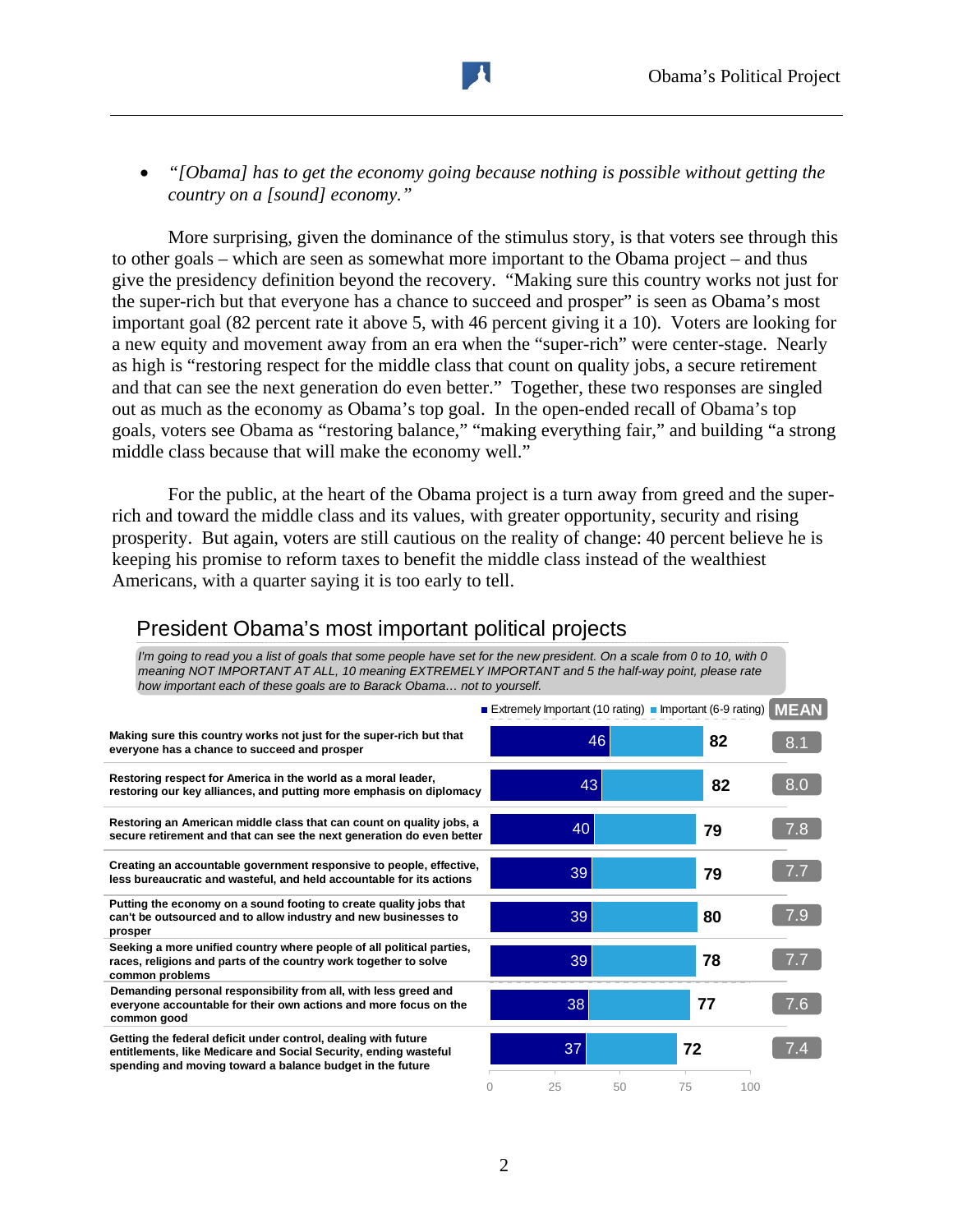Equally surprising given the focus on the economy are the 82 percent who say that "restoring respect for America in the world as a moral leader, restoring our key alliances, and putting more emphasis on diplomacy" is important to Obama (including 43 percent who say it is extremely important). The view that he wants to change how America relates to the world is nearly as strong as the perception that he is committed to greater equity and restoring the middle class, and ranks above short-term job creation. This response underscores the scope of what voters think Obama is trying to achieve. What may be more surprising is that 60 percent believe Obama is keeping his promise to restore America's standing in the world, with 53 percent saying he is "making progress" on that front. His election and actions, and the reaction of the world, are giving this change real concreteness with the public.

Almost 80 percent see another key dimension as important to Obama and central to his project: "creating an accountable government, responsive to people, effective, less bureaucratic and wasteful, and held accountable for its actions." When asked to choose the most important goals for themselves, a striking 30 percent cited the demand for government accountability or personal responsibility and accountability as one of their two choices. Voters are looking for a change in the way government relates to people and here, 57 percent say Obama is trying to keep his promise with 50 percent saying he is making progress.

### Obama promises and progress

*I'm going to read you a list of things that Barack Obama said he intended to do if elected president. For each one, please tell me whether Obama is keeping his promise or not keeping it. (If keeping) Is Obama making progress or not making progress? (If not keeping) Is Obama trying or not trying to keep his promises?* **Too Early to Tell**

Not keeping, not trying Not keeping, trying Keeping promise, making progress Keeping promise, no progress

| Restoring America's standing in the world                                            | 14       |                |         | 53 | 60 | 17 |
|--------------------------------------------------------------------------------------|----------|----------------|---------|----|----|----|
| Making government more open, transparent and<br>accountable to the public            | 19       | 12             |         | 50 | 57 | 15 |
| Shifting our focus from Iraq to Afghanistan to address<br>the terrorist threat there | 15       |                | 43      |    | 55 | 17 |
| Responsibly pulling troops out of Iraq within 16 months                              | 14       |                | 38      | 50 |    | 21 |
| Reducing influence of special interests, lobbyists in<br>Washington                  | 21       | 14             | 37      | 45 |    | 21 |
| Shifting to alternative energy and ending dependence<br>on foreign oil by 2025       | 18       | $\overline{8}$ | 34      | 47 |    | 24 |
| Taking bold action to reduce global warming                                          | 17       | 8              | 28      | 42 |    | 25 |
| Creating or saving 3 million jobs                                                    | 23       | $\overline{9}$ | 28      | 40 |    | 26 |
| Raising taxes on the very wealthiest and cutting taxes<br>for the middle class       | 22       | 10             | 27      | 40 |    | 23 |
| Creating new industries in America centered on<br>alternative energy                 | 17       | $\overline{8}$ | 26      | 40 |    | 28 |
| Making health insurance affordable for all Americans                                 | 20       | $\overline{9}$ | 22      | 35 |    | 28 |
|                                                                                      | 25<br>50 |                | 25<br>0 | 50 | 75 |    |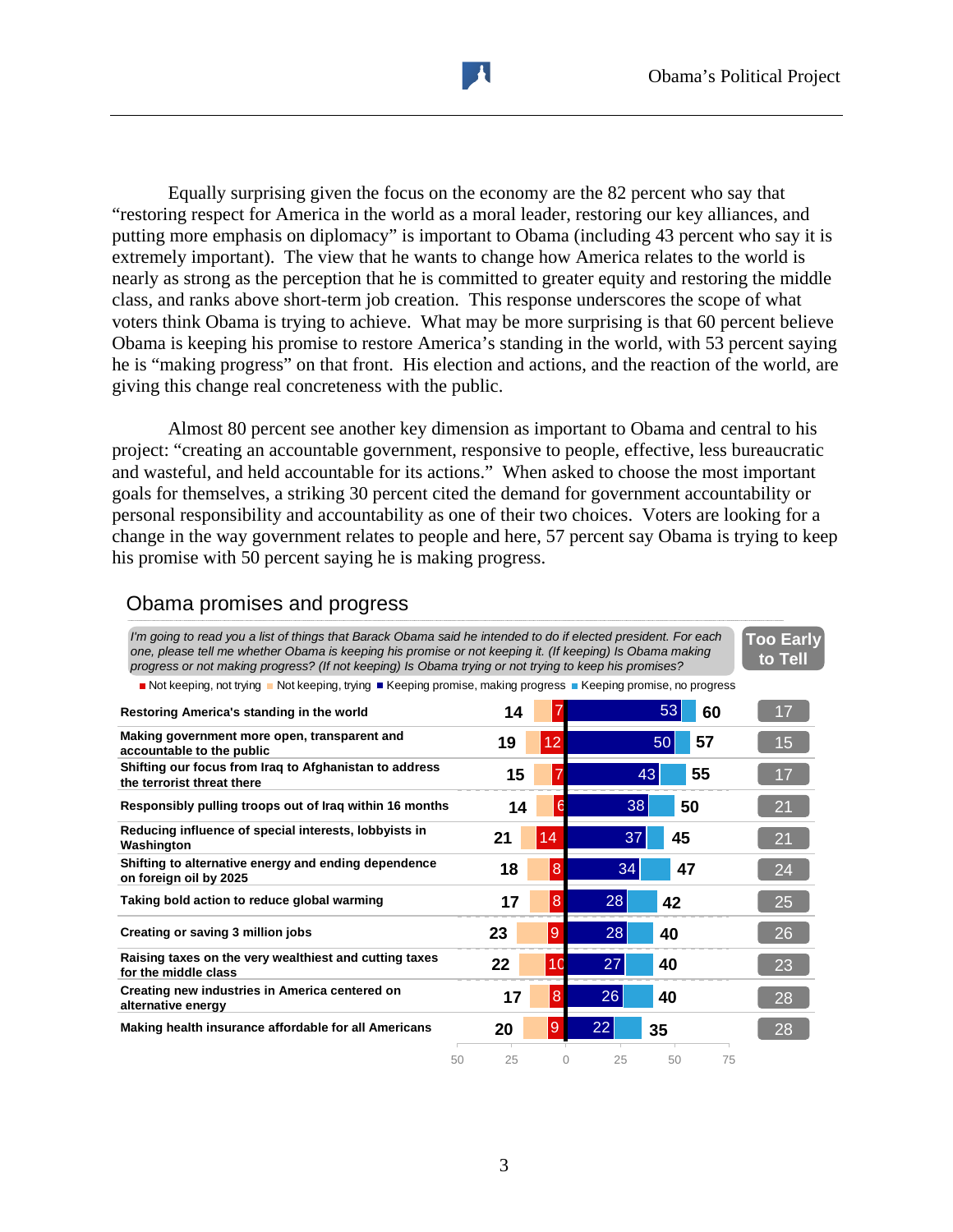While accountability has registered as an Obama goal and Obama has made some bold steps on lobby reform – along with some prominent exceptions – the public is less certain that Obama makes "Weakening the power of special interests in Washington so that politicians address issues important to voters, not big lobbyists" a priority. This tested at the bottom of the list of Obama goals, with just 32 percent saying it is "extremely important" to him. It is also less clear that the public ranks this as a central goal, given the other issues forming the Obama mission. However, it likely indicates that with so many other issues to deal with, voters perceive special interests as being lower on Obama's list. Only 45 percent of this attentive public thinks he is keeping his promise to reduce "the influence of special interests, lobbyists in Washington," and only 37 percent think he is making progress.



# Obama's and voter's two most important goals

Another goal seen as important to Obama is "seeking a more unified country where all political parties, races, religions and parts of the country work together to solve common problems." While Obama speaks often of this mission, it is not yet seen as one of his top priorities when voters are forced to choose; nor do a lot of voters say it is the most important goal for them.

4